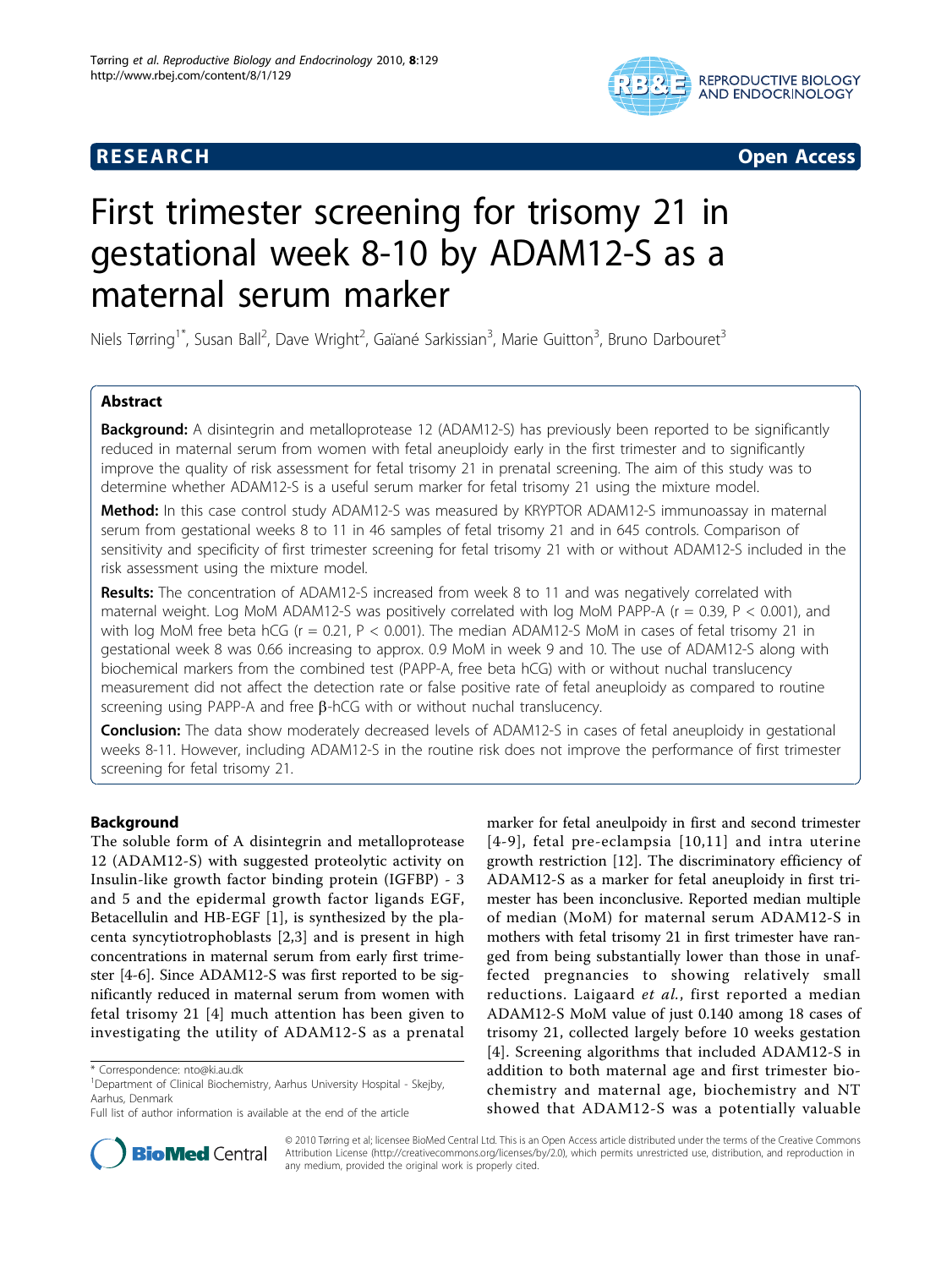addition to first trimester screening. Subsequent studies [[4,](#page-6-0)[13-15\]](#page-7-0), which have included serum samples collected both early and late in the first trimester, have suggested that ADAM12-S is less promising as an effective marker for fetal trisomy 21. Median ADAM12-S MoM values for trisomy 21 pregnancies in these studies are largely inconsistent with the initial findings of Laigaard et. al., and show a moderate to negligible reduction relative to unaffected MoM values; ranging from 0.61 MoM [[16](#page-7-0)] among samples collected before 10 weeks gestation, to 0.977 MoM [[15](#page-7-0)] between 11 and 13 weeks gestation. Large variation in the reported ADAM12-S MoM values and in screening test results has failed to confirm the utility of ADAM12-S as a prenatal marker, either alone or combined with pregnancy-associated plasma protein-A (PAPP-A) and maternal serum free beta-human chorionic gonadotropin (free beta-hCG) and in conjunction with Nuchal Translucency (NT). Whether the diversity in published results represents differences in preanalytical handling of clinical samples [\[13](#page-7-0)] and/or immunoassay performance remains to be investigated.

In order to develop further our understanding of ADAM12-S as a marker for fetal aneuploidy in first trimester and to determine the clinical potential of this marker in routine screening for fetal trisomy 21, we have examined the maternal serum concentration of ADAM12-S using a newly developed immunoassay in 46 samples of maternal serum from women with fetal trisomy 21, and 645 controls in gestational week 8-11.

# Methods

#### Serum samples

This was a case-control study using samples that were collected as part of the nationwide prenatal screening program in Denmark. Blood samples were drawn by family general practitioners (GPs) as part of the routine first trimester screening program from gestational week 8+0 to 13+6. Serum was isolated and sent to the Department of Clinical Biochemistry at Aarhus University Hospital - Skejby for analysis. All samples were stored at -80°C and were thawed prior to analysis of ADAM12-S. 46 samples of maternal serum from genetically verified fetal trisomy 21 between gestational week 8+1 and 11+6 were analysed. 42 of these were identified by the routine first trimester risk assessment program based on preclinical risk, PAPP-A, free  $\beta$ -hCG and NT using a risk cut-off of 1 in 300 at the time of analysis. 4 cases of fetal trisomy 21 were not identified by the prenatal screening program and resulted in live-born infants. As a control group 645 samples of maternal serum from mothers from gestational week 8+0 to 11+6 with unaffected spontaneous conceived, singleton pregnancies from non-diabetic mothers with different parity were used. Data collected on maternal characteristics included maternal weight, smoking status and ethnicity; all women were Caucasian, non-smokers. PAPP-A and free  $\beta$ -hCG results determined by the Brahms KRYP-TOR assay were available on all samples. Ultrasound examination was performed during gestational weeks 11 + 2 to 13 + 6. Gestational age was determined by measurement of CRL using the formula obtained by Robinson [[17](#page-7-0)], and the gestational age at time of blood sampling was calculated accordingly. Only blood samples with a gestational age between 8+0 and 11+6 were used for the study. The mean maternal ages were 31 years (controls) and 35 years (trisomy 21). The use of samples for the purpose of method development in first trimester screening has been approved by the Danish Central Biomedical Research Ethics Committee, Journal No. 2006-7041-88.

# Assay procedures, antibodies, standards and controls and testing

Serum ADAM12-S was measured using the Brahms KRYPTOR using a newly developed assay for the purpose of routine biochemical screening (Cezanne SAS, Nimes, France). The assay was set up a homogenous sandwich fluoroimmunoassay using time resolved amplified cryptate emission (TRACE) technology [\[18](#page-7-0)]. In the assay, purified anti-human ADAM12-S rat monoclonal antibodies of clones 41R and 29R were coupled to AF647 fluorophore (Invitrogen, San Diego, CA) and to europium cryptate TBP-Di-SMP (Cis Bio International SAS, Saclay, France), respectively.

Controls were prepared from a third-trimester serum pool diluted (495 μg/L and 2295 μg/L) in horse serum (Sigma H 1138). We calibrated a third-trimester serum pool against recombinant ADAM12-S, and used the pool to generate a standard curve for determining ADAM12-S concentrations. The KRYPTOR ADAM12-S has an assay range of 240 to 10 267 μg/L and the dilution curves are linear in this concentration range ( $r^2 > 0.99$ ). The mean recovery of concentrated ADAM12-S added to serum samples was  $109\%$  (range  $102-118\%$ , n = 4). Intra-assay variation was determined to be 5.2%. The average interassay variations in 6 runs were from 1.8% to 7.7%.

#### **Statistics**

Multiple regression modelling of log transformed ADAM12-S, PAPP-A and free  $\beta$ -hCG concentrations was used to obtain log MoM values specific to gestational age and maternal weight. Adequacy of fit was assessed using diagnostic plots of MoM values.

Screening performance results are based on patientspecific risks for trisomy 21, calculated from the product of the maternal age-related risk and the likelihood ratio (LR) for the appropriate combination of biochemical markers.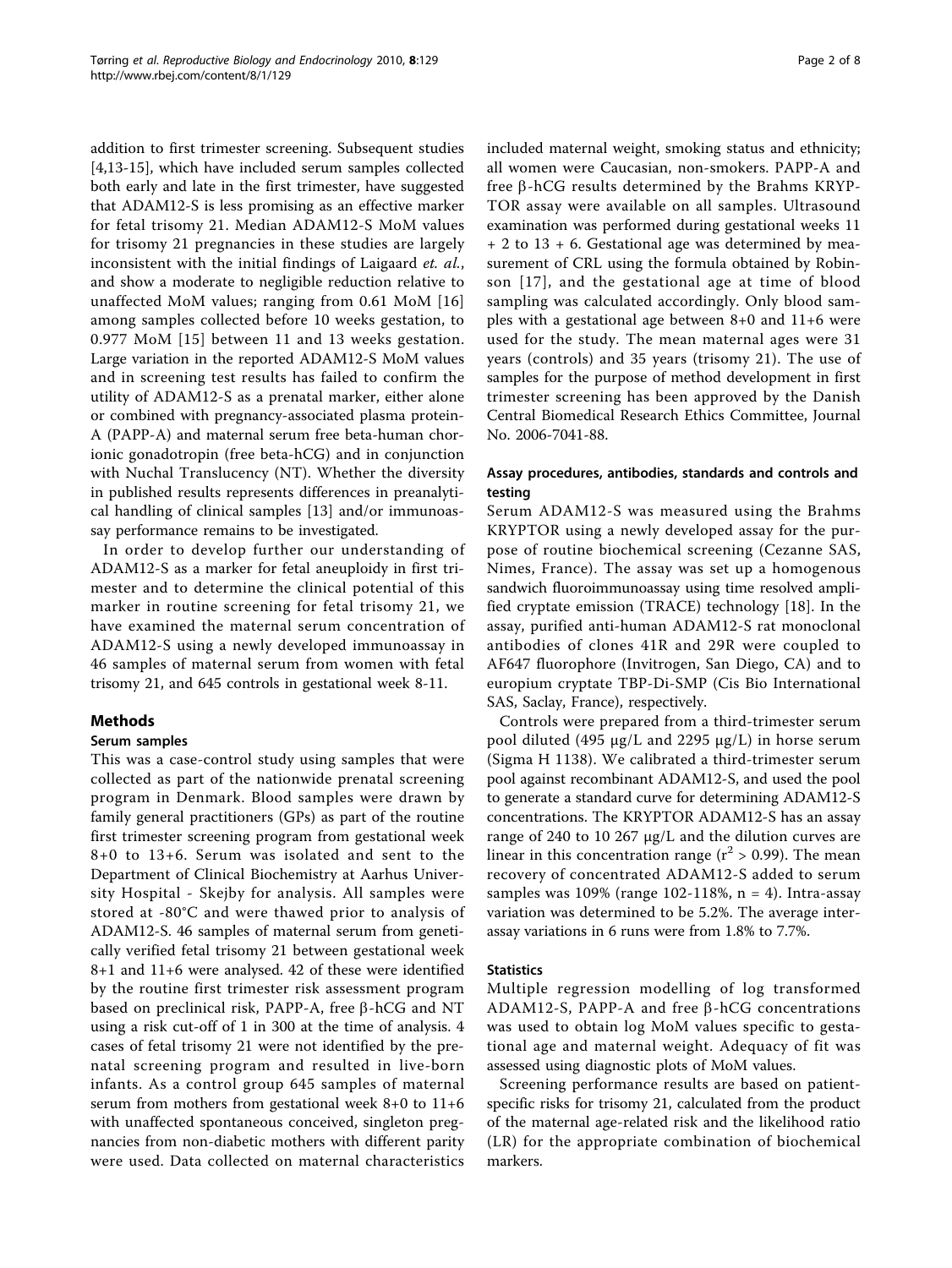<span id="page-2-0"></span>Where NT has been included in the screening algorithm, the patient-specific risks have been calculated by multiplying the maternal age-related risk by the LR for the biochemistry and the LR for NT, as defined in the mixture model [[19](#page-7-0)].

Empirical screening performance results include maternal age standardised detection and false-positive rates (with 95% confidence intervals) for tests incorporating (i) PAPP-A and free beta-hCG, (ii) PAPP-A, free beta-hCG and ADAM12-S, (iii) PAPP-A, free beta-hCG



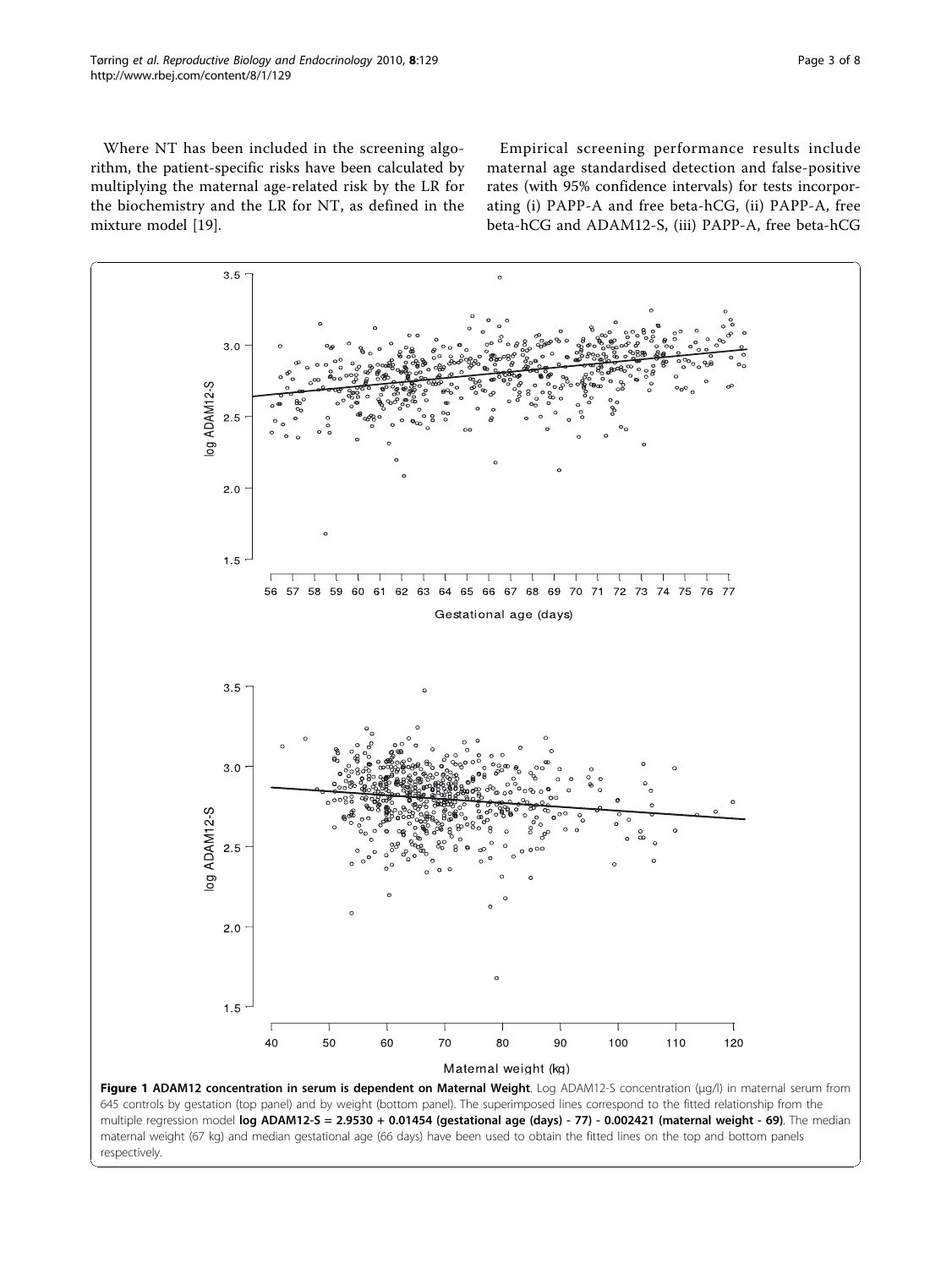<span id="page-3-0"></span>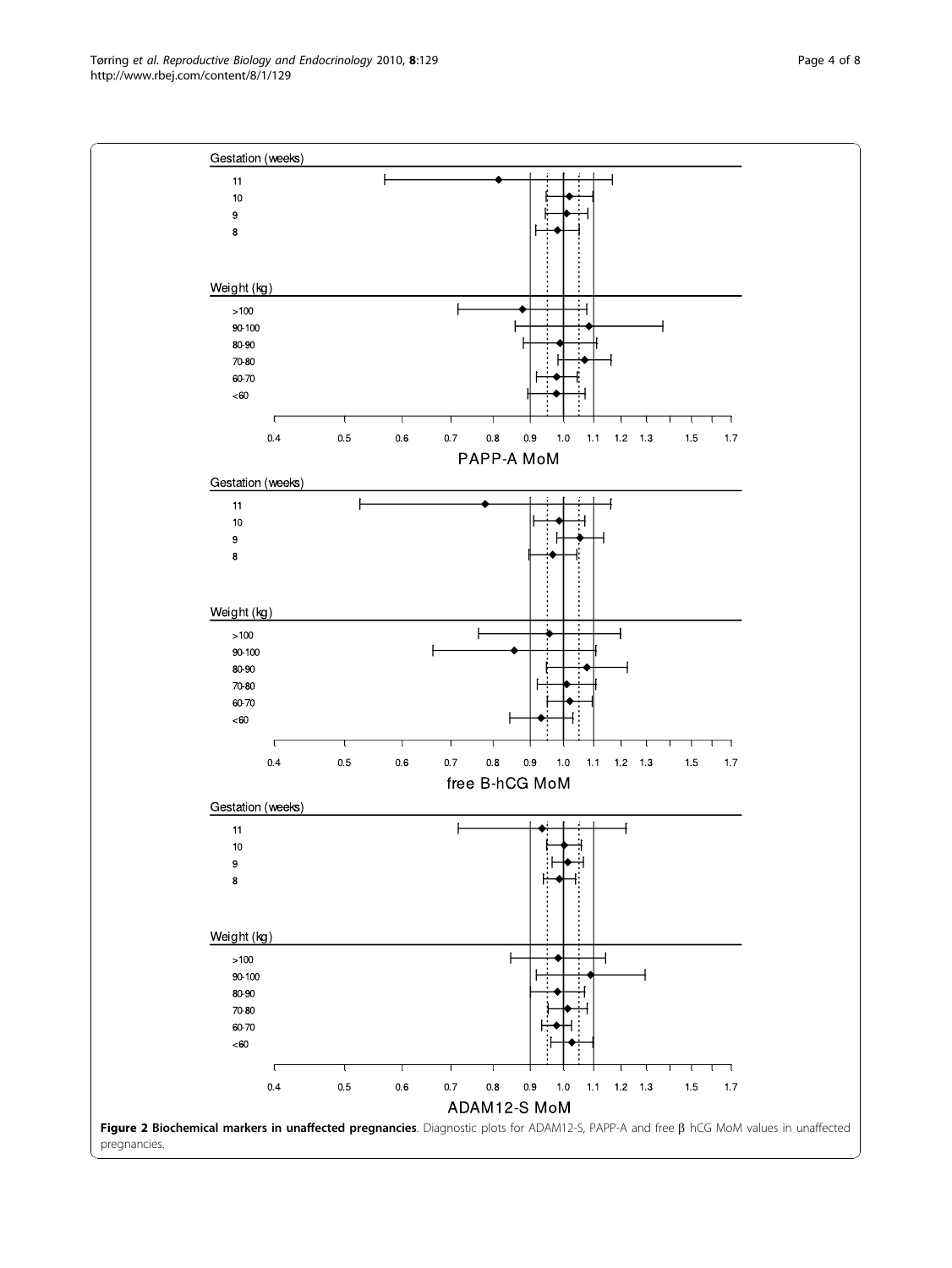Table 1 Correlations between biochemical markers in first trimester screening

|                                    | Controls            |             | trisomy 21<br>cases |
|------------------------------------|---------------------|-------------|---------------------|
|                                    | gestational<br>week | correlation | correlation         |
| ADAM12-S and PAPP-A                | 8                   | 0.40        |                     |
|                                    | 9                   | 0.34        |                     |
|                                    | 10                  | 0.43        |                     |
|                                    | Overall             | 0.39        | 0.33                |
| ADAM12-S and free $\beta$ -<br>hCG | 8                   | 0.30        |                     |
|                                    | 9                   | 0.10        |                     |
|                                    | 10                  | 0.28        |                     |
|                                    | Overall             | 0.21        | -0.02               |

Correlations between log MoM ADAM12-S and PAPP-A and log MoM ADAM12-S and free  $\beta$ -hCG in unaffected pregnancies (by gestational week) and in trisomy 21 pregnancies.

and NT, (iv) PAPP-A, free beta-hCG, NT and ADAM12-S, (v) PAPP-A and ADAM12-S and (vi) PAPP-A, ADAM12-S and NT, for risk cut-offs of 1 in 100 and 1 in 250 at the time of screening. The maternal age distribution of England and Wales in the three years from 2000 to 2002 [[20\]](#page-7-0) was used as a reference for estimating the standardised rates.

Modelled screening performance results are based on the simulation of 100 000 unaffected and 100 000 trisomy 21 pregnancies with the 2000 to 2002 maternal age distribution of England and Wales, NT distributions according to the mixture model and distributions of log MoM ADAM12-S, log MoM PAPP-A and log MoM free b-hCG derived from the data.

#### Results

ADAM12-S was analysed in 46 cases of fetal trisomy 21 and 645 controls between gestational age 8+0 and 11+6.

In the controls the median concentration  $(\mu g/l)$  of ADAM12-S increased throughout the three weeks. Figure [1](#page-2-0) shows the relationship between ADAM12-S and gestational age (top panel) and ADAM12-S and maternal weight (bottom panel). Multiple regression analysis

showed significant effects ( $P < 0.001$ ) on the concentration of ADAM12-S from both gestational age and maternal weight and the fitted relationship from the multiple regression model is superimposed on the plots in Figure [1](#page-2-0). The median MoM values for ADAM12-S, PAPP-A and free beta-hCG at 8 to 11 weeks gestation and for maternal weight show an adequate model fit in each case (Figure [2](#page-3-0)).

The correlations between log MoM ADAM12-S, PAPP-A and free  $\beta$ hCG in unaffected pregnancies (by gestational week) and in trisomy 21 pregnancies are given in Table 1. Notable features of Table 1 are the strong positive correlations between log MoM ADAM12-S and log MoM PAPP-A in the control pregnancies, with minimal variation across gestational age, and the significant positive correlation ( $r = 0.33$ ,  $P <$ 0.03) between log MoM ADAM12-S and log MoM PAPP-A in trisomy 21 pregnancies.

There was a general decrease in concentration of ADAM12-S in cases of fetal aneoploidy compared to the controls with similar gestational age at time of blood sampling. The median ADAM12-S MoM of the trisomy 21 cases was 0.66 in gestational week 8 increasing to 0.95 in week 9 and 0.85 in week 10, with standard deviations between 0.11 and 0.16 (Table 2). Log MoM ADAM12-S values in the fetal trisomy 21 cases was described by the linear regression: log MoM ADAM12-S  $= -0.004227 + 0.007818 \times (gestational age (days) - 77).$ 

The detection rates and false-positive rates from including and excluding ADAM12-S, for risk cut-offs of 1 in 100 and 1 in 250 at time of screening, are given in Table [3](#page-5-0). Table [4](#page-5-0) shows detection rates for a fixed falsepositive rate of 5%. These have been, standardised to a reference maternal age population (UK 2000 to 2002). The corresponding modelled results using the parameter estimates from the data and assuming the fitted multivariate Guassian distributions are given in Tables [5](#page-5-0) and [6.](#page-6-0)

Including ADAM12-S in the risk calculations affects neither the detection rate nor the false positive rate at fixed risk cut offs of 1 in 100 and 1 in 250, and with a

Table 2 ADAM12 Median MoM in Cases (fetal trisomy 21) and Controls

| Weeks            | <b>Controls median MoM</b> | <b>SD</b><br>(95% CI)      | n   | Trisomy 21 median MoM    | SD<br>(95% CI)             | n  |
|------------------|----------------------------|----------------------------|-----|--------------------------|----------------------------|----|
| $8+0$ to $8+6$   | 0.992                      | 0.173<br>$(0.158 - 0.190)$ | 217 | 0.664                    | 0.158<br>$(0.118 - 0.241)$ |    |
| $9+0$ to $9+6$   | .008                       | 0.173<br>$(0.158 - 0.190)$ | 229 | 0.945                    | 0.143<br>$(0.107 - 0.214)$ | 18 |
| $10+0$ to $10+6$ | 003                        | 0.153<br>$(0.139 - 0.170)$ | 191 | 0.848                    | 0.111<br>$(0.078 - 0.195)$ |    |
| 11+0 to 11+6     | 0.932                      | $0.147(0.100 - 0 - 299)$   | 8   | $\overline{\phantom{a}}$ | $\overline{\phantom{a}}$   |    |

Median MoM and SD log MoM ADAM12-S in controls ( $n = 645$ ) and trisomy 21 cases ( $n = 46$ ) in gestational week 8 to 11. SD: standard deviation, CI: confidence interval.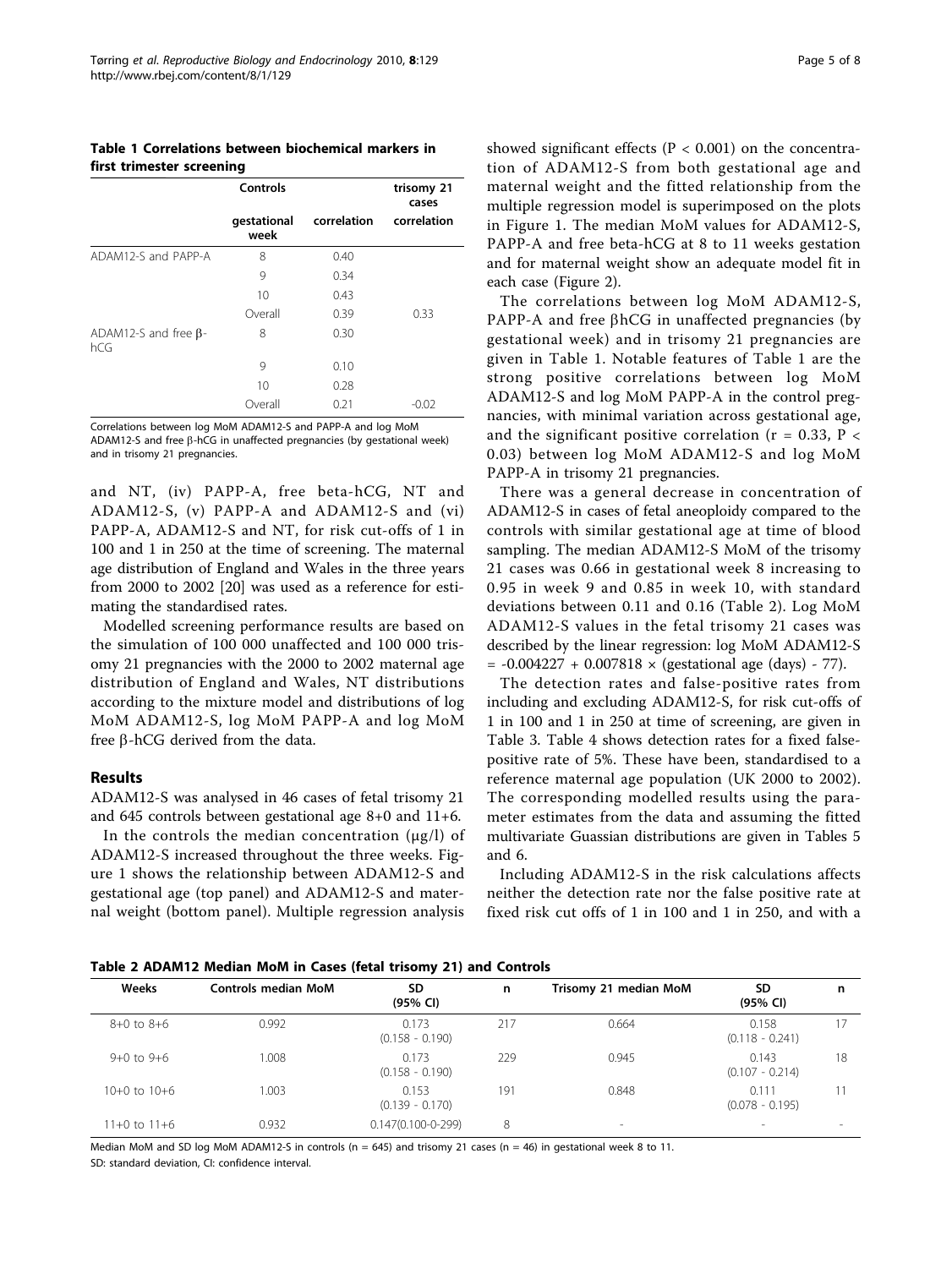<span id="page-5-0"></span>

|                                                      | 1 in 100   |              |             | 1 in 250     |
|------------------------------------------------------|------------|--------------|-------------|--------------|
|                                                      | <b>FPR</b> | <b>DR</b>    | <b>FPR</b>  | DR           |
|                                                      | (95% CI)   | (95% CI)     | (95% CI)    | (95% CI)     |
| (i) maternal age, PAPP-A & free B-hCG                | 2.9        | 72.2         | 9.4         | 86.2         |
|                                                      | (1.5, 4.2) | (65.7, 78.7) | (7.0, 11.8) | (79.0, 93.3) |
| (ii) maternal age, PAPP-A, free B-hCG & ADAM12-S     | 2.6        | 73.7         | 9.3         | 87.3         |
|                                                      | (1.3, 3.9) | (67.7, 79.6) | (7.0, 11.7) | (80.4, 94.2) |
| (iii) maternal age, PAPP-A, free B-hCG & NT          | 0.6        | 71.1         | 2.8         | 83.7         |
|                                                      | (0.1, 1.2) | (61.8, 80.5) | (1.5, 4.1)  | (75.7, 91.8) |
| (iv) maternal age, PAPP-A, free B-hCG, NT & ADAM12-S | 0.7        | 71.1         | 2.6         | 87.7         |
|                                                      | (0.1, 1.3) | (61.8, 80.5) | (1.4, 3.8)  | (80.4, 94.9) |
| (v) maternal age, PAPP-A & ADAM12-S                  | 2.5        | 56.8         | 9.2         | 73.7         |
|                                                      | (1.4, 3.7) | (50.1, 63.5) | (6.9, 11.4) | (63.6, 83.8) |
| (vi) maternal age, PAPPA, ADAM12-S & NT              | 1.4        | 75.1         | 3.5         | 81.4         |
|                                                      | (0.6, 2.3) | (67.2, 83.1) | (2.2, 4.9)  | (75.3, 87.6) |

Results for a screening test including maternal age, PAPP-A and ADAM12-S, with and without NT. These results are empirical values, standardised to a reference maternal age population (UK 2000 to 2002). Detection rates and false-positive rates for fetal trisomy 21 at fixed risk cut-offs of 1 in 100 and 1 in 250 are given. Figures in brackets are 95% confidence intervals. Substantial decrease in DR when first trimester free B-hCG in (i) is replaced with ADAM12-S to give (v), with a negligible decrease in FPR.

Substituting free B-hCG in the combined test (iii) for ADAM12-S to give (vi), gives a slightly higher DR and FPR at a risk cut-off of 1 in 100, and a slightly lower DR and higher FPR at a risk cut-off of 1 in 250.

fixed false positive rate both with and without inclusion of NT in the risk calculations. Exchanging free  $\beta$ hCG with ADAM12-S also did not affect the performance of the risk assessment.

### **Discussion**

The results of this study show that ADAM12-S has little value as a marker of fetal trisomy 21 early in first trimester from gestational age 8+0 to 11+0. We used the KRYPTOR ADAM12-S assay which has not previously been validated for this purpose. The present assay is

#### Table 4 Detection rate for a fixed false-positive rate: Empirical results

|                                                      | DR<br>(95% CI)       |
|------------------------------------------------------|----------------------|
| (i) maternal age, PAPP-A & free B-hCG                | 76.5<br>(69.4, 83.7) |
| (ii) maternal age, PAPP-A, free B-hCG & ADAM12-S     | 737<br>(67.7, 79.6)  |
| (iii) maternal age, PAPP-A, free B-hCG & NT          | 95.8<br>(94.6, 97.1) |
| (iv) maternal age, PAPP-A, free B-hCG, NT & ADAM12-S | 929<br>(88.0, 97.8)  |
| (v) maternal age, PAPP-A & ADAM12-S                  | 61.6<br>(52.1, 71.1) |
| (vi) maternal age, PAPP-A, ADAM12-S & NT             | 83.2<br>(77.7, 88.8) |

Results for first trimester screening test with and without ADAM12-S. These results are empirical values, standardised to a reference maternal age population (UK 2000 to 2002).

Detection rates for fetal trisomy 21 at a fixed false-positive rate of 5% are given. Figures in brackets are 95% confidence intervals. Reduction in DR when ADAM12-S is added to first trimester biochemistry and when ADAM12-S is added to the combined test. Substantial reduction in DR when free B-hCG in (i) is replaced with ADAM12-S to give (v) and when free B-hCG in (iii) is replaced with ADAM12-S to give (vi).

based on the TRACE® technology, employing two antibodies that recognized two different epitopes in disintegrin domain of the ADAM12-S molecule. The results show a high reproducibility with SD log MoM values around 0.15-0.17 for the controls and 0.11 to 0.16 for the cases. This performance is in agreement with previous data [[21](#page-7-0)].

The results show an increase in the concentration of ADAM12-S over the three weeks, which has previously been reported using other assays [\[5,6](#page-6-0)]. However the absolute concentrations of ADAM12-S determined by the KRYPTOR ADAM12-S assay are somewhat higher as compared to previous data [[9,](#page-6-0)[16,22](#page-7-0),[23\]](#page-7-0). None of the assays which have been used for quantitative measurement of ADAM12-S are traceable to international standard preparations of ADAM12-S, and therefore not directly comparable. However, using the multiple of

#### Table 5 Modeled results

|            |      |                 | 1 in 100 1 in 250                 |  |
|------------|------|-----------------|-----------------------------------|--|
| <b>FPR</b> | DR   | <b>FPR</b>      | DR                                |  |
|            |      | -9.8            | 87.3                              |  |
|            |      | 9.8             | 87.2                              |  |
| 25.        | 87.0 | 51              | 919                               |  |
|            |      |                 | 92 O                              |  |
| 54         |      |                 | 84.3                              |  |
| 28         | 84.1 | 6.0             | 90.0                              |  |
|            |      | 4.6 77.7<br>25. | 4.6 77.6<br>86.9 5.2<br>72.3 11.9 |  |

Results for a screening test including maternal age, PAPP-A and ADAM12-S, with and without NT. Modeled detection rates and false-positive rates for fetal trisomy 21 at fixed risk cut-offs of 1 in 100 and 1 in 250.

Increase in FPR and decrease in DR when free B-hCG in (i) is replaced with ADAM12-S to give (v) and when free B-hCG in the combined test (iii) is replaced with ADAM12-S to give (vi).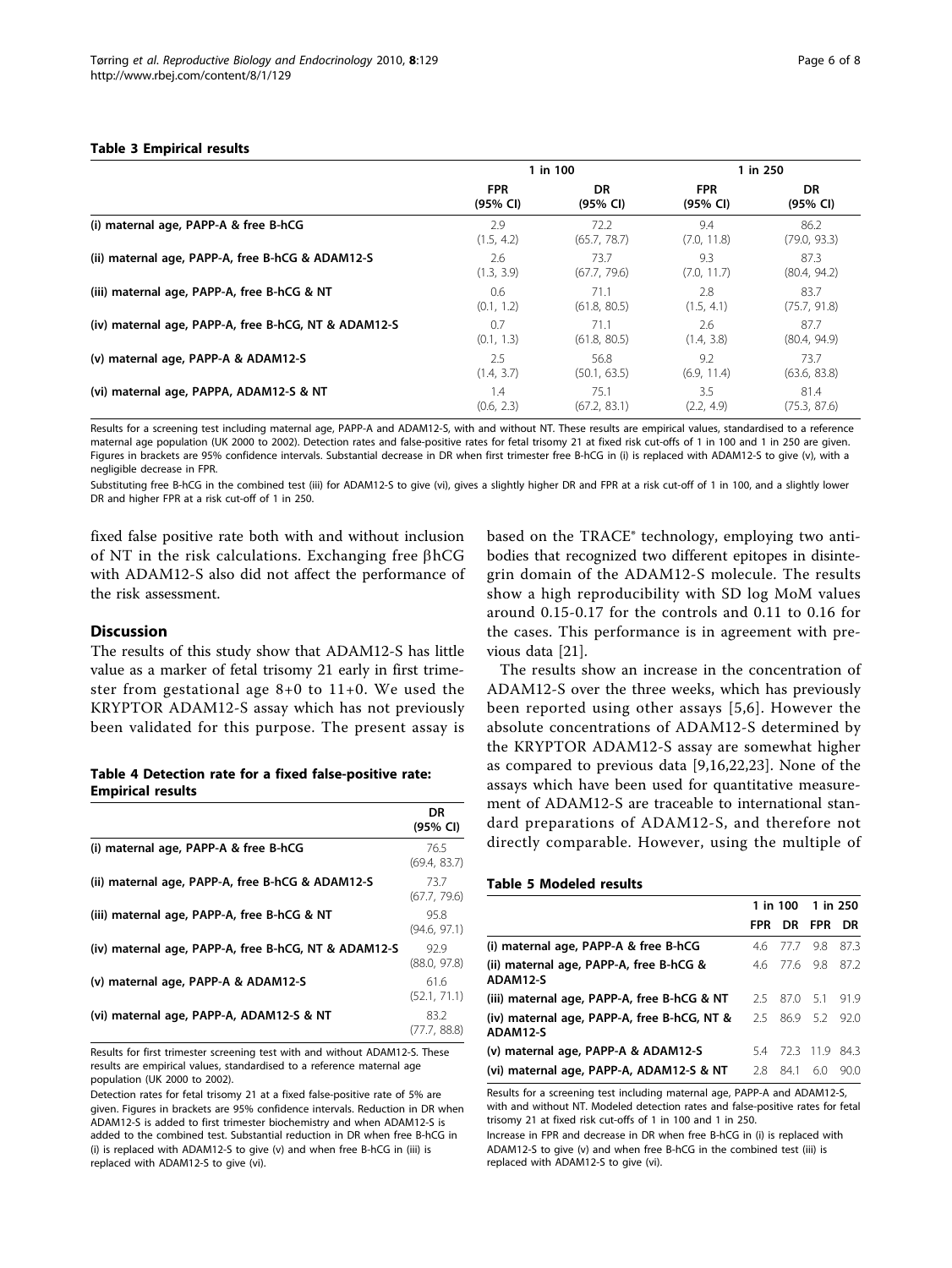#### <span id="page-6-0"></span>Table 6 Detection rate for a fixed false-positive rate: Modelled results

|                                                      | DR   |
|------------------------------------------------------|------|
| (i) maternal age, PAPP-A & free B-hCG                | 78.5 |
| (ii) maternal age, PAPP-A, free B-hCG & ADAM12-S     | 78.6 |
| (iii) maternal age, PAPP-A, free B-hCG & NT          | 91.6 |
| (iv) maternal age, PAPP-A, free B-hCG, NT & ADAM12-S | 91.7 |
| (v) maternal age, PAPP-A & ADAM12-S                  | 71.0 |
| (vi) maternal age, PAPP-A, ADAM12-S & NT             | 889  |

Results for first trimester screening test with and without ADAM12-S. Modelled detection rates for fetal trisomy 21 at a fixed false-positive rate of 5%.

Virtually no change in DR when ADAM12-S is added to first trimester biochemistry and when ADAM12-S is added to the combined test. Substantial reduction in DR when free B-hCG in (i) is replaced with ADAM12-S to give (v) and also reduction in DR when free B-hCG in (iii) is replaced with ADAM12-S to give (vi).

median (MoM) to express the relative value of ADAM12-S in serum samples from women with fetal aneuploidy allows us to compare the results of the present study with others. In the group of fetal trisomy 21 we found a median MoM in gestational week 8 of 0.66 increasing to around 0.9 in week 9-10. This is comparable to previous studies [5,6,[13\]](#page-7-0). Together, these studies include more than 340 cases of fetal trisomy 21 early in the first trimester and strengthen the impression that ADAM12-S is only moderately decreased early in the first trimester, with the discriminatory value of this marker weakening with increasing gestational age in the first trimester.

Our results support previous studies that have described a positive correlation between ADAM12-S and PAPP-A early in the first trimester [5,[24](#page-7-0),[25\]](#page-7-0). Although ADAM12-S MoM is decreased in the first trimester, the strong positive correlation between ADAM12-S and PAPP-A in maternal serum negatively affects the efficacy of ADAM12-S as a marker in first trimester screening. Addition of ADAM12-S to the risk calculation using the mixture model does not increase the detection rate or lower the screen positive rate of fetal trisomy 21, since the discriminatory value is already encountered in the PAPP-A likelihood ratio. The present results describing the lack of efficacy of ADAM12- S on the detection rate and false positive rate of screening for fetal trisomy 21 in the first trimester emphasises that ADAM12-S cannot generally improve the screening for fetal trisomy 21 early in the first trimester.

# Conclusion

According to the literature ADAM12-S has previously been reported to significantly improve the detection rate and false positive rate of first trimester screening for fetal trisomy 21 [4,[13\]](#page-7-0). However the present results and a number of other large studies have failed to confirm

these data, and indicate that ADAM12-S is only moderately decreased in cases of fetal trisomy, and does not improve the performance of first trimester screening for fetal trisomy 21.

#### Author details

<sup>1</sup>Department of Clinical Biochemistry, Aarhus University Hospital - Skejby, Aarhus, Denmark. <sup>2</sup> Centre for Health and Environmental Statistics, University of Plymouth, Plymouth, UK. <sup>3</sup>Research and Development Department, Cezanne SAS, Parc Scientifique Georges Besse, Nimes, France.

#### Authors' contributions

NT coordinated the design of the study, the collection of results and writing the manuscript. SB and DW performed the statistical analysis, and helped to draft the manuscript. MG carried out the immunoassay and statistical data analysis. GS and BD participated in the design of the study and helped to draft the manuscript. All authors read and approved the final manuscript.

#### Competing interests

NT, SB and DW report neither financial nor non-financial competing of interest. GS, MG and BD are employed by Cezanne SAS which has developed the assay for measurement of ADAM12. The authors alone are responsible for the content and writing of the paper, and the content and the conclusions in the manuscript are not affected by the financial interest.

#### Received: 2 July 2010 Accepted: 29 October 2010 Published: 29 October 2010

#### References

- Kveiborg M, Albrechtsen R, Couchman JR, Wewer UM: [Cellular roles of](http://www.ncbi.nlm.nih.gov/pubmed/18342566?dopt=Abstract) [ADAM12 in health and disease.](http://www.ncbi.nlm.nih.gov/pubmed/18342566?dopt=Abstract) Int J Biochem Cell Biol 2008, 40:1685-1702.
- 2. Gilpin BJ, Loechel F, Mattei MG, Engvall E, Albrechtsen R, Wewer UM: [A](http://www.ncbi.nlm.nih.gov/pubmed/9417060?dopt=Abstract) [novel, secreted form of human ADAM 12 \(meltrin alpha\) provokes](http://www.ncbi.nlm.nih.gov/pubmed/9417060?dopt=Abstract) [myogenesis in vivo.](http://www.ncbi.nlm.nih.gov/pubmed/9417060?dopt=Abstract) J Biol Chem 1998, 273:157-166.
- 3. Ito N, Nomura S, Iwase A, Ito T, Kikkawa F, Tsujimoto M, Ishiura S, Mizutani S: [ADAMs, a disintegrin and metalloproteinases, mediate](http://www.ncbi.nlm.nih.gov/pubmed/14751233?dopt=Abstract) [shedding of oxytocinase.](http://www.ncbi.nlm.nih.gov/pubmed/14751233?dopt=Abstract) Biochem Biophys Res Commun 2004, 314:1008-1013.
- 4. Laigaard J, Sørensen T, Frohlich C, Pedersen BN, Christiansen M, Schiøtt K, Uldbjerg N, Albrechtsen R, Clausen HV: [ADAM12: a novel first-trimester](http://www.ncbi.nlm.nih.gov/pubmed/14691998?dopt=Abstract) [maternal serum marker for Down syndrome.](http://www.ncbi.nlm.nih.gov/pubmed/14691998?dopt=Abstract) Prenat Diagn 2003, 23:1086-1091.
- Spencer K, Cowans NJ, Uldbjerg N, Tørring N: [First-trimester ADAM12s as](http://www.ncbi.nlm.nih.gov/pubmed/18382998?dopt=Abstract) [early markers of trisomy 21: a promise still unfulfilled?](http://www.ncbi.nlm.nih.gov/pubmed/18382998?dopt=Abstract) Prenat Diagn 2008, 28:338-342.
- Valinen Y, Laitinen P, Ranta J, Ignatius J, Jarvela I, Ryynanen M: [Effect of a](http://www.ncbi.nlm.nih.gov/pubmed/19736612?dopt=Abstract) [new marker, ADAM12, on Down risk figures in first trimester screening.](http://www.ncbi.nlm.nih.gov/pubmed/19736612?dopt=Abstract) J Matern Fetal Neonatal Med 2009, 22:602-607.
- 7. Laigaard J, Cuckle H, Wewer UM, Christiansen M: [Maternal serum ADAM12](http://www.ncbi.nlm.nih.gov/pubmed/16752438?dopt=Abstract) levels in Down and Edwards' [syndrome pregnancies at 9-12 weeks](http://www.ncbi.nlm.nih.gov/pubmed/16752438?dopt=Abstract)' [gestation.](http://www.ncbi.nlm.nih.gov/pubmed/16752438?dopt=Abstract) Prenat Diagn 2006, 26:689-691.
- 8. Makrydimas G, Sotiriadis A, Spencer K, Cowans NJ, Nicolaides KH: [ADAM12](http://www.ncbi.nlm.nih.gov/pubmed/17139693?dopt=Abstract) [s in coelomic fluid and maternal serum in early pregnancy.](http://www.ncbi.nlm.nih.gov/pubmed/17139693?dopt=Abstract) Prenat Diagn 2006, 26:1197-1200.
- 9. Wortelboer EJ, Linskens IH, Koster MP, Stoutenbeek P, Cuckle H, Blankenstein MA, Visser GH, van Vugt JM, Schielen PC: [ADAM12s as a first](http://www.ncbi.nlm.nih.gov/pubmed/19544290?dopt=Abstract)[trimester screening marker of trisomy.](http://www.ncbi.nlm.nih.gov/pubmed/19544290?dopt=Abstract) Prenat Diagn 2009, 29:866-869.
- 10. Laigaard J, Sørensen T, Placing S, Holck P, Frohlich C, Wojdemann KR, Sundberg K, Shalmi AC, Tabor A, Nørgaard-Pedersen B, Ottesen B, Christiansen M, Wewer UM: [Reduction of the disintegrin and](http://www.ncbi.nlm.nih.gov/pubmed/15994630?dopt=Abstract) [metalloprotease ADAM12 in preeclampsia.](http://www.ncbi.nlm.nih.gov/pubmed/15994630?dopt=Abstract) Obstet Gynecol 2005, 106:144-149.
- 11. Poon LC, Chelemen T, Granvillano O, Pandeva I, Nicolaides KH: [First](http://www.ncbi.nlm.nih.gov/pubmed/18978109?dopt=Abstract)[trimester maternal serum a disintegrin and metalloprotease 12](http://www.ncbi.nlm.nih.gov/pubmed/18978109?dopt=Abstract) [\(ADAM12\) and adverse pregnancy outcome.](http://www.ncbi.nlm.nih.gov/pubmed/18978109?dopt=Abstract) Obstet Gynecol 2008, 112:1082-1090.
- 12. Cowans NJ, Spencer K: [First-trimester ADAM12 and PAPP-A as markers](http://www.ncbi.nlm.nih.gov/pubmed/17278174?dopt=Abstract) [for intrauterine fetal growth restriction through their roles in the insulin](http://www.ncbi.nlm.nih.gov/pubmed/17278174?dopt=Abstract)[like growth factor system.](http://www.ncbi.nlm.nih.gov/pubmed/17278174?dopt=Abstract) Prenat Diagn 2007, 27:264-271.